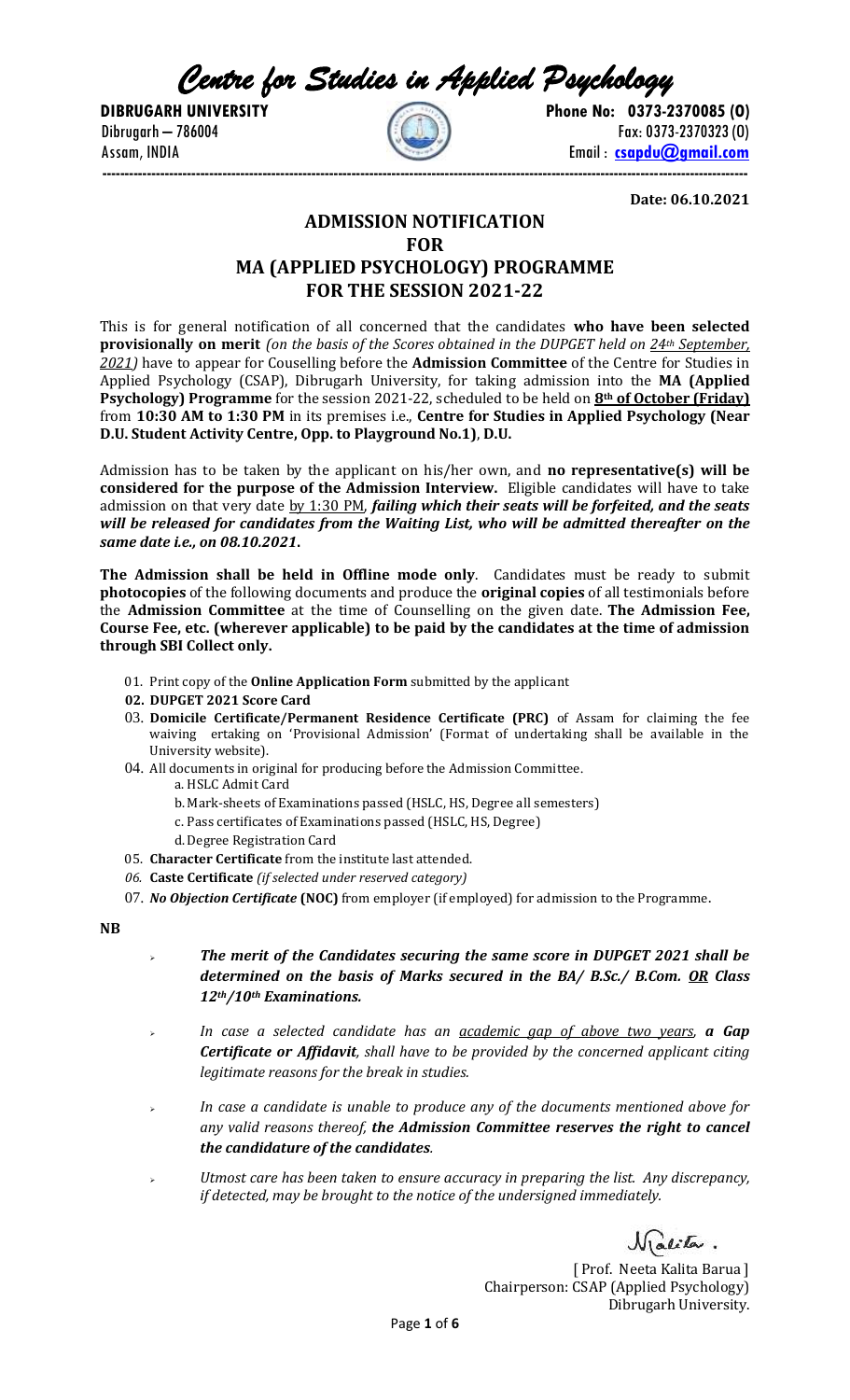*Centre for Studies in Applied Psychology* 

**DIBRUGARH UNIVERSITY Phone No: 0373-2370085 (O)** Dibrugarh – 786004 **Fax: 0373-2370323 (O)** Assam, INDIA Email: **[csapdu@gmail.com](mailto:csapdu@gmail.com) -------------------------------------------------------------------------------------------------------------------------------------------------**

## **Date: 06.10.2021**

# **MERIT LIST OF THE PROVISIONALLY SELECTED CANDIDATES FOR ADMISSION INTO THE M.A. (APPLIED PSYCHOLOGY) PROGRAMME FOR THE ACADEMIC SESSION 2021-22**

#### **UNRESERVED MERIT LIST**

| Sl. No. | <b>DUPGET</b> | <b>Name</b>              | Category       | <b>DUPGET</b> |
|---------|---------------|--------------------------|----------------|---------------|
|         | Roll No.      |                          |                | <b>Score</b>  |
| 01      | 2101200005    | SIMONAA CHANGMAI         | OBC/MOBC       | 59.75         |
| 02      | 2102200009    | <b>SMITA PATEL</b>       | <b>GENERAL</b> | 57.75         |
| 03      | 2101200006    | NOKKHA BOHAM             | ST(H)          | 53.75         |
| 04      | 2101200018    | DIKSHITA SAIKIA          | OBC/MOBC       | 51.75         |
| 05      | 2110200001    | <b>MEGHNA BORUAH</b>     | OBC/MOBC       | 48.50         |
| 06      | 2106200001    | NITYADEEP DAS            | SC             | 44.50         |
| 07      | 2101200001    | <b>SAMPREETI PHUKON</b>  | OBC/MOBC       | 43.25         |
| 08      | 2101200012    | LIZA RANI GOGOI          | OBC/MOBC       | 42.50         |
| 09      | 2101200021    | <b>BANDITA UPADHYAYA</b> | <b>GENERAL</b> | 40.75         |
| 10      | 2101200020    | <b>KAROBI PATRA</b>      | OBC/MOBC       | 40.25         |
| 11      | 2101200015    | KANIKA LIKAMBI           | ST(P)          | 36.75         |
| 12      | 2109200003    | <b>SIBANI BORA</b>       | GENERAL        | 36.75         |
| 13      | 2101200016    | <b>HELINA GOGOI</b>      | OBC/MOBC       | 35.75         |
| 14      | 2101200010    | NIHARIKA GOHAIN          | GENERAL        | 35.25         |
| 15      | 2102200007    | <b>ANANNYA BORAH</b>     | ST(P)          | 31.75         |
| 16      | 2103200016    | <b>SHAHEEN ROHMAN</b>    | GENERAL        | 31.50         |
| 17      | 2101200013    | PURABI CHANGMAI          | OBC/MOBC       | 31.00         |
| 18      | 2101200011    | <b>SRESTHA SAHA</b>      | GENERAL        | 31.00         |

## **OBC/MOBC MERIT LIST**

| Sl. No. | <b>DUPGET</b><br>Roll No. | <b>Name</b>            | <b>DUPGET</b><br><b>Score</b> |
|---------|---------------------------|------------------------|-------------------------------|
| 01      | 2102200002                | <b>SHWETALI PHUKON</b> | 30.50                         |
| 02      | 2102200008                | <b>SHIVA TANTI</b>     | 25.00                         |
| 03      | 2110200003                | MOUSUM CHAMUAH         | 24.00                         |
| 04      | 2103200002                | <b>HAPPY BORUAH</b>    | 22.25                         |

## **SC MERIT LIST**

| Sl. No. | <b>DUPGET</b><br>Roll No. | <b>Name</b> | <b>DUPGET</b><br><b>Score</b> |
|---------|---------------------------|-------------|-------------------------------|
| 01      | 2103200004                | SUKANYA DAS | 26.50                         |

# **ST (P) MERIT LIST**

| Sl. No. | <b>DUPGET</b><br>Roll No. | <b>Name</b>           | <b>DUPGET</b><br><b>Score</b> |
|---------|---------------------------|-----------------------|-------------------------------|
| 01      | 2101200017                | KARINA LIKAMBI        | 24.50                         |
| 02      | 2104200004                | NAYANIIT THENGAL      | 22.50                         |
| 03      | 2101200007                | <b>MITALI SONOWAL</b> | 11.75                         |

**ST (H) - NIL**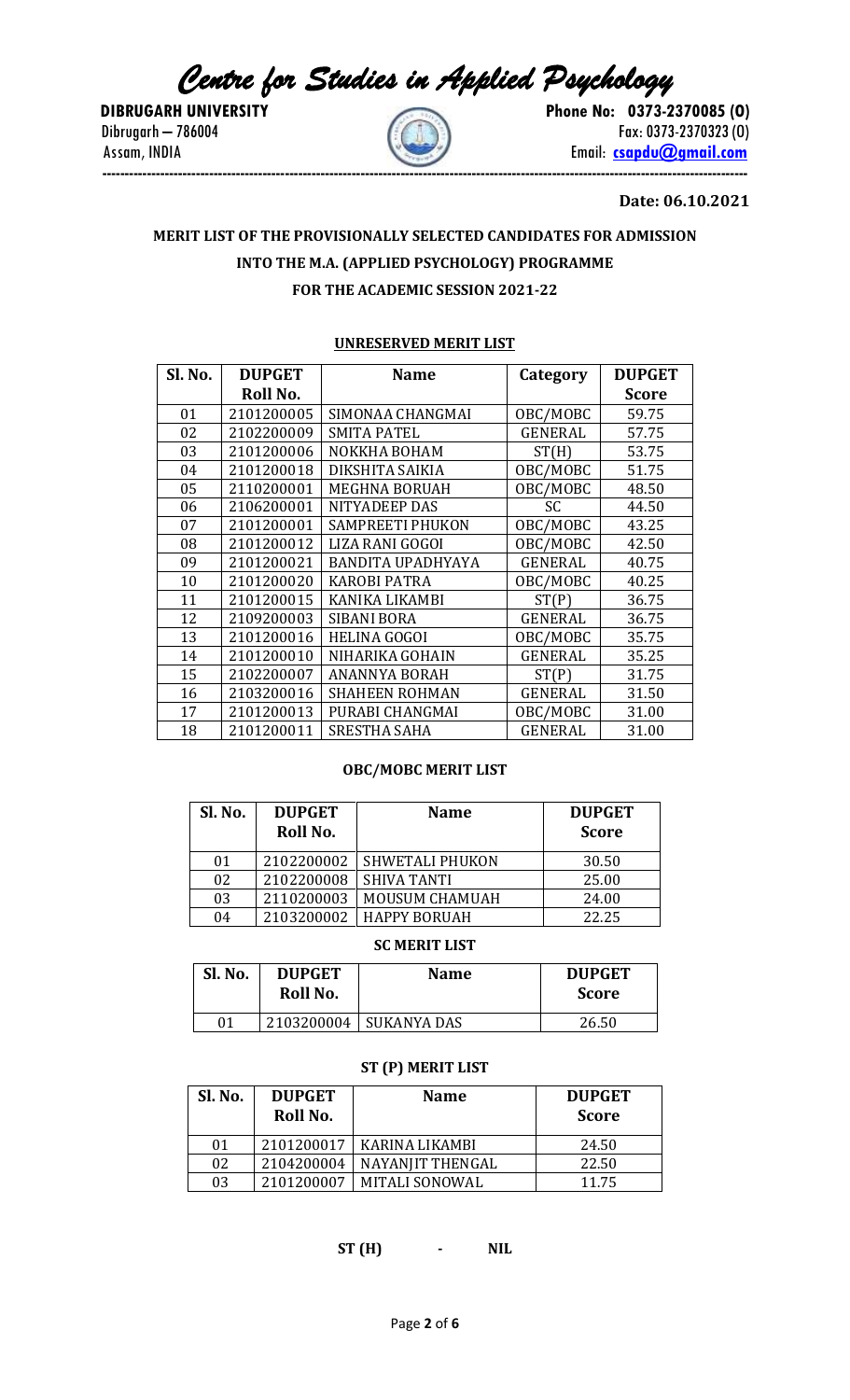*Centre for Studies in Applied Psychology* 

**DIBRUGARH UNIVERSITY** Phone No: 0373-2370085 (0)  $Dibrugarh - 786004$  Fax: 0373-2370323 (0) Assam, INDIA **Email : Comparison** Email : **[csapdu@gmail.com](mailto:csapdu@gmail.com) -------------------------------------------------------------------------------------------------------------------------------------------------**

**Date: 06.10.2021**

**Continued:** 

# **OTHER UNIVERSITY (OU) MERIT LIST**

# **UNRESERVED**

| Sl. No. | <b>DUPGET</b> | <b>Name</b>                 | Category       | <b>DUPGET</b> |
|---------|---------------|-----------------------------|----------------|---------------|
|         | Roll No.      |                             |                | <b>Score</b>  |
| 01      | 2112200017    | <b>JENIFA SULTANA AHMED</b> | <b>GENERAL</b> | 78.75         |
| 02      | 2112200006    | ANANNYA PUMA                | ST(P)          | 77.25         |
| 03      | 2112200023    | ZARIFA BHANU                | GENERAL        | 76.50         |
| 04      | 2112200019    | TANVI MAHANTA               | GENERAL        | 76.25         |

#### **OBC/MOBC MERIT LIST**

| Sl. No. | <b>DUPGET</b><br>Roll No. | <b>Name</b> | <b>DUPGET</b><br><b>Score</b> |
|---------|---------------------------|-------------|-------------------------------|
| 01      | 2103200001                | ABHA GAYAN  | 73.50                         |

# **SC MERIT LIST**

| Sl. No. | <b>DUPGET</b><br>Roll No. | <b>Name</b>         | <b>DUPGET</b><br><b>Score</b> |
|---------|---------------------------|---------------------|-------------------------------|
| 01      | 2112200001                | <b>SNEHA SENSUA</b> | 58.00                         |

### **ST (P) MERIT LIST**

| Sl. No. | <b>DUPGET</b><br>Roll No. | <b>Name</b>       | <b>DUPGET</b><br><b>Score</b> |
|---------|---------------------------|-------------------|-------------------------------|
| 01      | 2101200023                | LCHANDRAMA SAIKIA | 58.25                         |

**NB**

• **Two seats under the statutory reservation category (given below) of Dibrugarh University could not be filled up** due to absence of students of these categories in the DUPGET held on  $24<sup>th</sup>$  September 2021. These seats were of the following reserved categories:-

| $\circ$ ST(H) | 1 (one) |
|---------------|---------|
| $\circ$ SC    | 1 (one) |

Malita.

(Prof. Neeta Kalita Barua) Chairperson: CSAP Dibrugarh University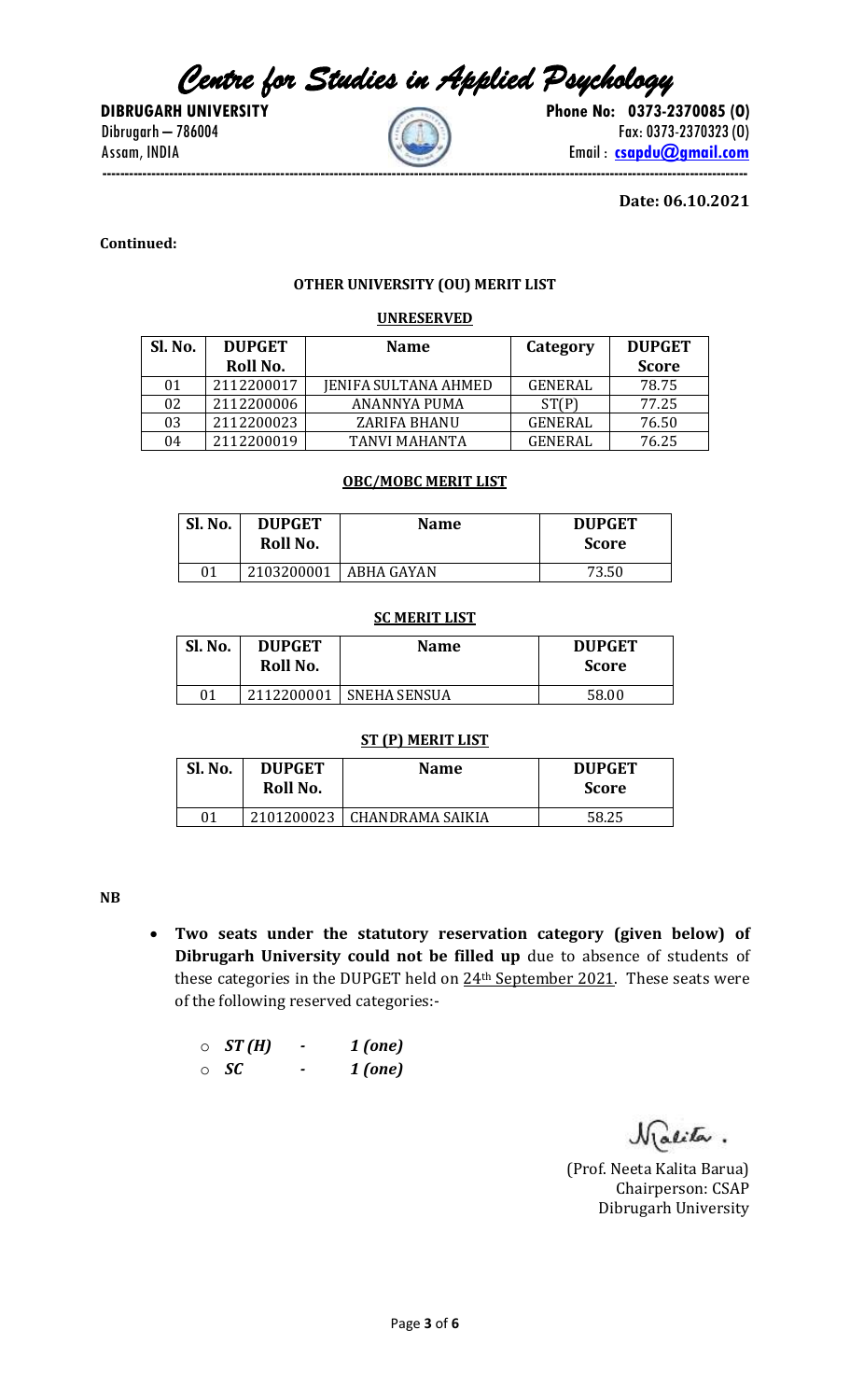*Centre for Studies in Applied Psychology* 



**DIBRUGARH UNIVERSITY** Phone No: 0373-2370085 (0) Dibrugarh – 786004  $\left(\begin{array}{c} 0 & 0 \\ 0 & 0 \end{array}\right)$  Fax: 0373-2370323 (0) Assam, INDIA **Email: Comparison Comparison** Email: **comparison Email: comparison -------------------------------------------------------------------------------------------------------------------------------------------------**

**Date: 06.10.2021**

# **MERIT LIST OF THE WAITLISTED SELECTED CANDIDATES FOR ADMISSION INTO THE M.A. (APPLIED PSYCHOLOGY) PROGRAMME FOR THE ACADEMIC SESSION 2021-22**

# **DIBRUGARH UNIVERSITY**

# **WAITING LIST (UNRESERVED)**

| Sl.             | <b>DUPGET</b> | <b>Name</b>                   | Category       | <b>DUPGET</b>      |
|-----------------|---------------|-------------------------------|----------------|--------------------|
| No.             | Roll No.      |                               |                | <b>Score</b>       |
| 01              | 2107200001    | <b>ANANYA BORTHAKUR</b>       | <b>GENERAL</b> | 28.25              |
| 02              | 2109200006    | AMAYIKA SAIKIA                | <b>GENERAL</b> | 26.50              |
| 03              | 2101200025    | PRASHAMITA MAHANTA            | <b>GENERAL</b> | 25.50              |
| 04              | 2104200003    | RAMANANDA SAIKIA              | <b>GENERAL</b> | $22.\overline{50}$ |
| 05              | 2101200022    | <b>CHANDRAJIT PEGU</b>        | OBC/MOBC       | 22.00              |
| 06              | 2101200024    | ANISHA BORUAH                 | <b>GENERAL</b> | 22.00              |
| 07              |               | 2103200014   PRONAMI SAIKIA   | OBC/MOBC       | 20.75              |
| 08              | 2104200002    | PARISHMITA SAIKIA             | OBC/MOBC       | 20.75              |
| 09              | 2111200001    | <b>IYOTIRMOY ROYCHOUDHURY</b> | GENERAL        | 20.25              |
| 10              | 2101200019    | ANKITA SAIKIA                 | OBC/MOBC       | 19.75              |
| 11              | 2109200002    | PRIYA SAIKIA                  | OBC/MOBC       | 19.50              |
| 12              | 2103200013    | SUMISHNA KHANIKOR             | OBC/MOBC       | 19.25              |
| 13              | 2102200003    | SIMA RAJKHOWA                 | OBC/MOBC       | 19.25              |
| 14              | 2104200001    | ISHA RANI BORDOLOI            | <b>GENERAL</b> | 19.25              |
| $\overline{15}$ | 2101200009    | SORIFA ANUARA BEGUM           | GENERAL        | 18.50              |
| 16              | 2105200001    | <b>GAYATRI KAKOTI</b>         | OBC/MOBC       | 17.50              |
| 17              | 2102200004    | SATANJIBA HANDIQUE            | OBC/MOBC       | 17.50              |
| 18              | 2109200008    | KALYANI BORAH                 | OBC/MOBC       | 17.25              |
| 19              | 2103200005    | JAMINI PHUKAN                 | OBC/MOBC       | 15.50              |
| 20              | 2107200002    | <b>NIHAR BORAH</b>            | OBC/MOBC       | 15.50              |
| 21              | 2103200015    | STUTIMALA PHUKAN              | OBC/MOBC       | 15.50              |
| 22              | 2103200007    | KHIRADA GHATWAR               | OBC/MOBC       | 14.25              |
| 23              | 2103200003    | LIPIKA NATH                   | OBC/MOBC       | 14.00              |
| 24              | 2102200005    | DIPANJALI MORAN               | OBC/MOBC       | 14.00              |
| 25              | 2101200008    | SUPRIYA KALITA                | GENERAL        | 13.25              |
| 26              | 2103200012    | ANSHURIA CHETIA               | OBC/MOBC       | 12.00              |
| $\overline{27}$ | 2103200009    | <b>IYOTSHNA BORUAH</b>        | OBC/MOBC       | 11.25              |
| 28              | 2103200010    | MONASHRI DUTTA                | OBC/MOBC       | 9.25               |
| 29              | 2109200004    | PRATHANA BORUAH               | OBC/MOBC       | 9.00               |
| 30              |               | 2101200014   LIPIKA CHETIA    | OBC/MOBC       | 8.50               |
| 31              | 2102200006    | <b>RINTI GOGOI</b>            | OBC/MOBC       | 8.25               |
| 32              | 2101200004    | TINKUMONI SONOWAL             | ST(P)          | 6.25               |
| 33              | 2109200007    | PRIYANKA TAMULI               | OBC/MOBC       | 6.00               |
| 34              | 2107200003    | PALKI SARMA                   | <b>GENERAL</b> | 4.00               |
| 35              | 2103200008    | YASMIN BEGUM                  | <b>GENERAL</b> | 1.00               |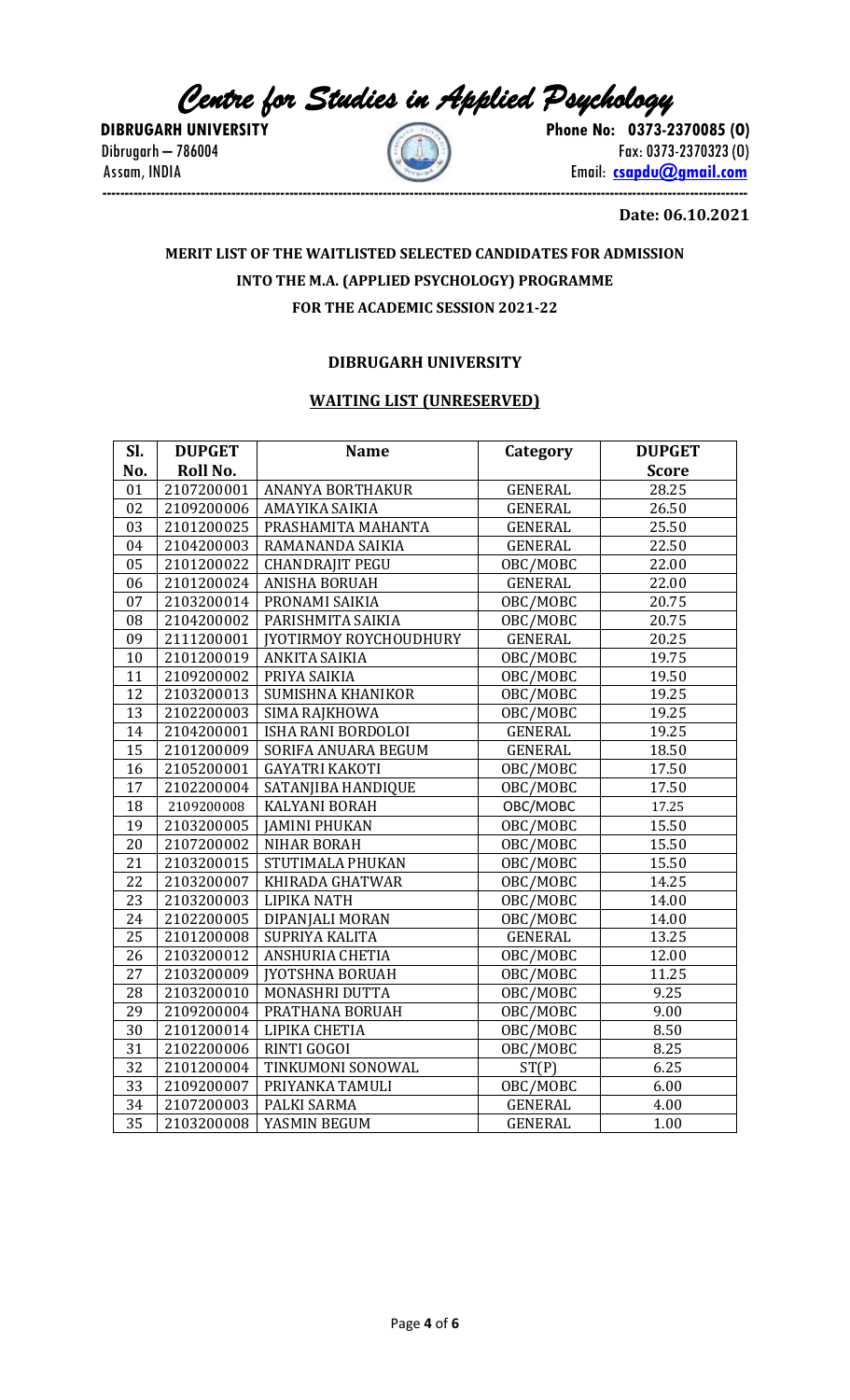*Centre for Studies in Applied Psychology* 



**DIBRUGARH UNIVERSITY** Phone No: 0373-2370085 (0)  $Dibrugarh - 786004$  Fax: 0373-2370323 (0) Assam, INDIA **Email : Comparison** Email : **[csapdu@gmail.com](mailto:csapdu@gmail.com) -------------------------------------------------------------------------------------------------------------------------------------------------**

**Date: 06.10.2021**

# **Continued:**

# **DIBRUGARH UNIVERSITY**

# **WAITING LIST OBC / MOBC**

| Sl. | <b>DUPGET</b> | <b>Name</b>            | <b>DUPGET</b> |
|-----|---------------|------------------------|---------------|
| No. | Roll No.      |                        | <b>Score</b>  |
| 01  | 2101200022    | <b>CHANDRAJIT PEGU</b> | 22.00         |
| 02  | 2103200014    | PRONAMI SAIKIA         | 20.75         |
| 03  | 2104200002    | PARISHMITA SAIKIA      | 20.75         |
| 04  | 2101200019    | ANKITA SAIKIA          | 19.75         |
| 05  | 2109200002    | PRIYA SAIKIA           | 19.50         |
| 06  | 2103200013    | SUMISHNA KHANIKOR      | 19.25         |
| 07  | 2102200003    | SIMA RAJKHOWA          | 19.25         |
| 08  | 2105200001    | <b>GAYATRI KAKOTI</b>  | 17.50         |
| 09  | 2102200004    | SATANJIBA HANDIQUE     | 17.50         |
| 10  | 2109200008    | <b>KALYANI BORAH</b>   | 17.25         |
| 11  | 2103200005    | <b>JAMINI PHUKAN</b>   | 15.50         |
| 12  | 2107200002    | <b>NIHAR BORAH</b>     | 15.50         |
| 13  | 2103200015    | STUTIMALA PHUKAN       | 15.50         |
| 14  | 2103200007    | KHIRADA GHATWAR        | 14.25         |
| 15  | 2103200003    | LIPIKA NATH            | 14.00         |
| 16  | 2102200005    | DIPANJALI MORAN        | 14.00         |
| 17  | 2103200012    | <b>ANSHURIA CHETIA</b> | 12.00         |
| 18  | 2103200009    | <b>JYOTSHNA BORUAH</b> | 11.25         |
| 19  | 2103200010    | <b>MONASHRI DUTTA</b>  | 9.25          |
| 20  | 2109200004    | PRATHANA BORUAH        | 9.00          |
| 21  | 2101200014    | LIPIKA CHETIA          | 8.50          |
| 22  | 2102200006    | RINTI GOGOI            | 8.25          |
| 23  | 2109200007    | PRIYANKA TAMULI        | 6.00          |

#### **WAITING LIST ST (P)**

| Sl. No. | <b>DUPGET</b><br>Roll No. | <b>Name</b>       | <b>DUPGET</b><br>Score |
|---------|---------------------------|-------------------|------------------------|
|         | 2101200004                | TINKUMONI SONOWAL | 6.25                   |

**SC - NIL**

**ST (H) - NIL**